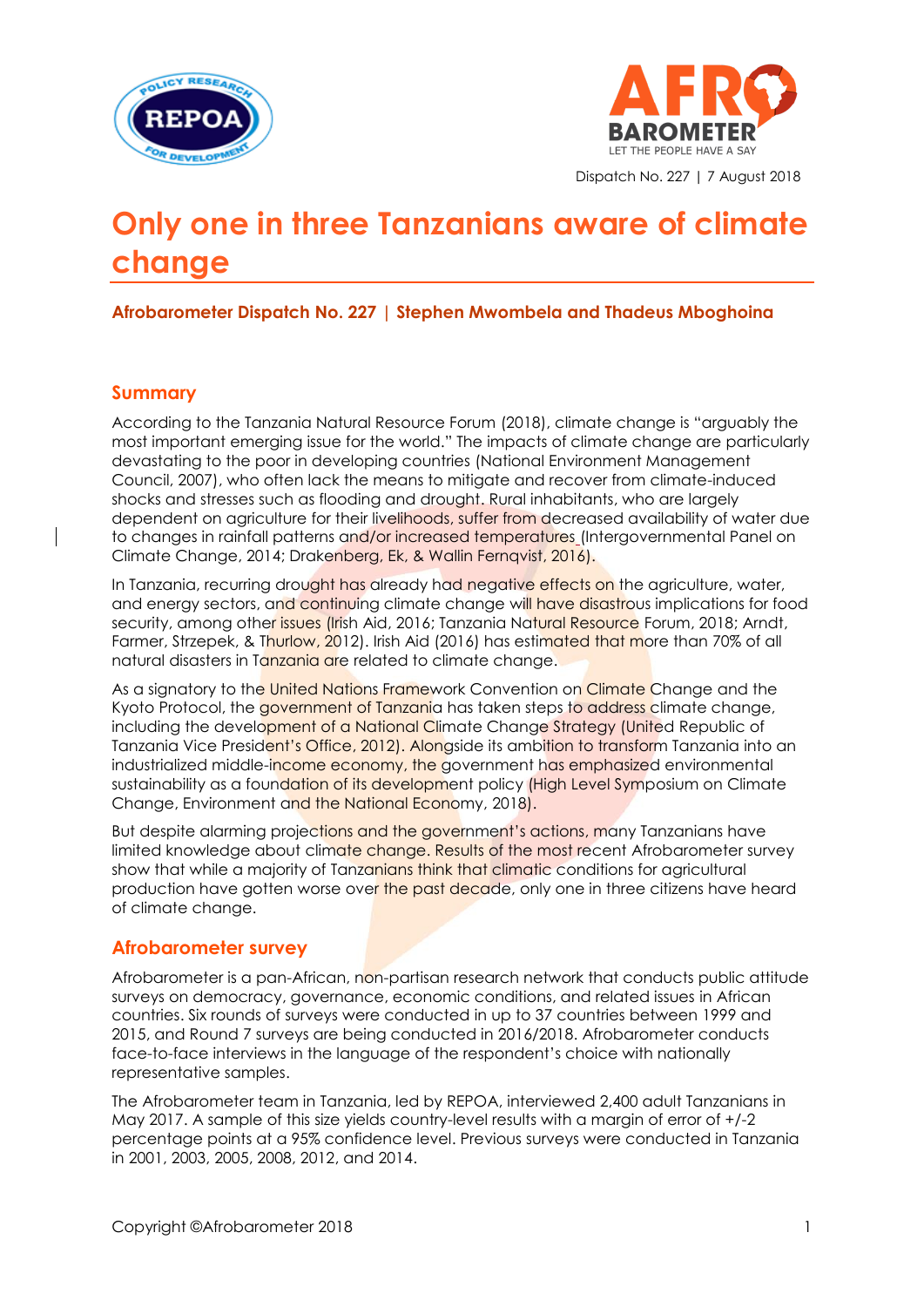

# **Key findings**

- A majority (52%) of Tanzanians say that climate conditions for agricultural production in the country are "worse" or "much worse" compared to 10 years ago. About the same proportion (51%) say droughts have become "somewhat more severe" or "much more severe."
- Flooding, however, has decreased in severity, according to eight in 10 respondents (81%).
- Only one in three Tanzanians (32%) say they have heard of climate change. Awareness of climate change is particularly low among rural, less-educated, and female respondents.
- Among those who have heard of climate change, most attribute it to human activity (71%), affirm that it is making life in Tanzania worse (84%) and needs to be stopped (85%), and believe that ordinary citizens can do at least "a little bit" (68%) to help stop it.

## **Climate conditions over the past decade**

Before mentioning climate change, Afrobarometer asked respondents about changes in the weather in their regions over the past decade. A majority (52%) of Tanzanians say that climate conditions for agricultural production have gotten "worse" or "much worse." Only about half as many (26%) say they've improved (Figure 1).





*Respondents were asked: In your experience, would you say climate conditions for agricultural production in your area have gotten better, gotten worse, or stayed about the same over the last 10 years, or haven't you heard enough to say?*

Views vary widely by region. The assessment that climate conditions for agricultural production have gotten worse is shared by large majorities in regions in the Lake Zone (92% in Shinyanga, 82% in Simiyu, and 81% in Mara) as well as regions in the Central Zone (96% in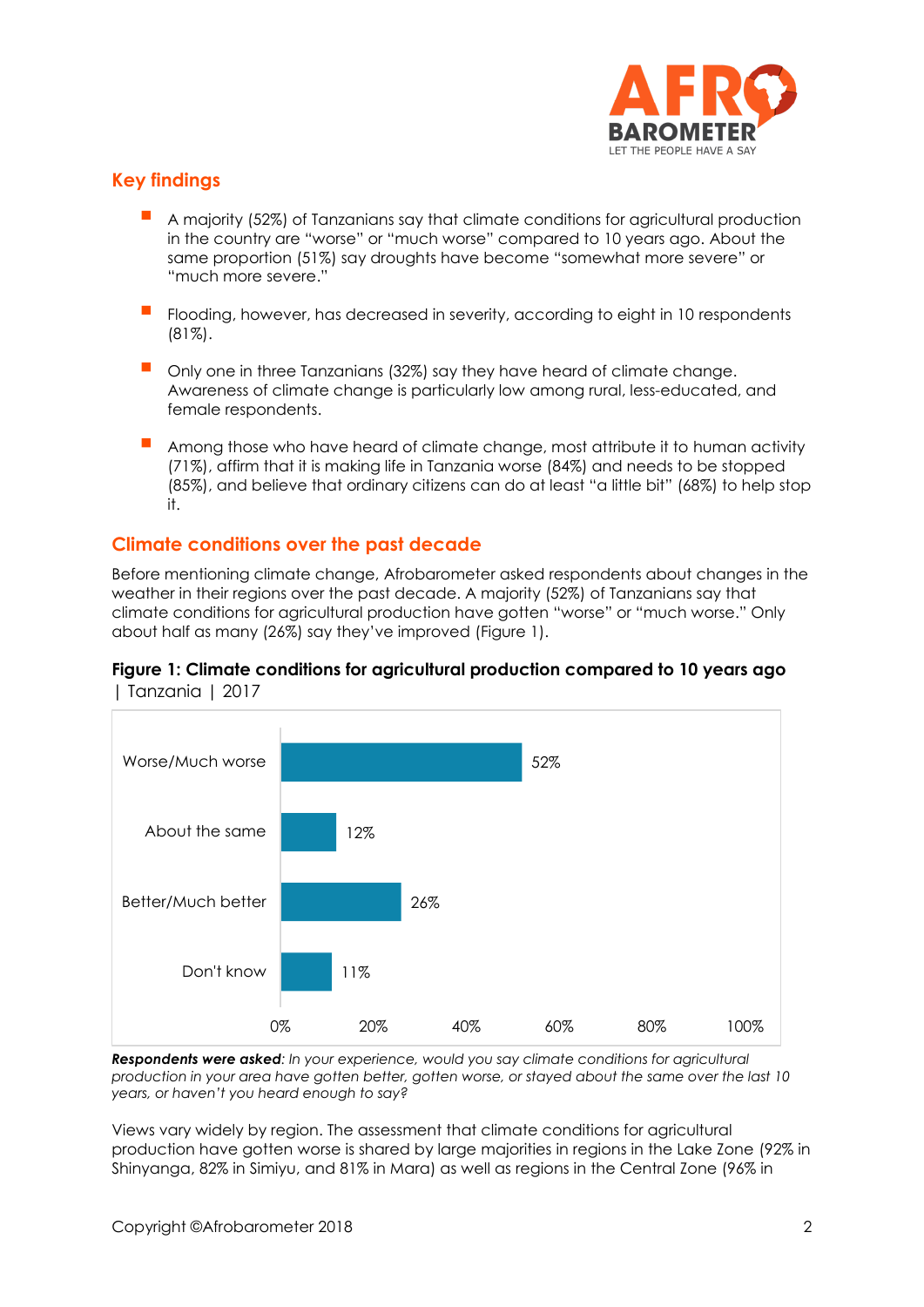

Tabora, 88% in Singida, and 86% in Dodoma) (Figure 2). But majorities see climatic conditions for agricultural production as having improved in Katavi (85%), Njombe (77%), Tanga (60%), and Kilimanjaro (52%).

## **Figure 2: Climate conditions for agricultural production compared to 10 years ago**  | by region | Tanzania | 2017



*Respondents were asked: In your experience, would you say climate conditions for agricultural production in your area have gotten better, gotten worse, or stayed about the same over the last 10 years, or haven't you heard enough to say?*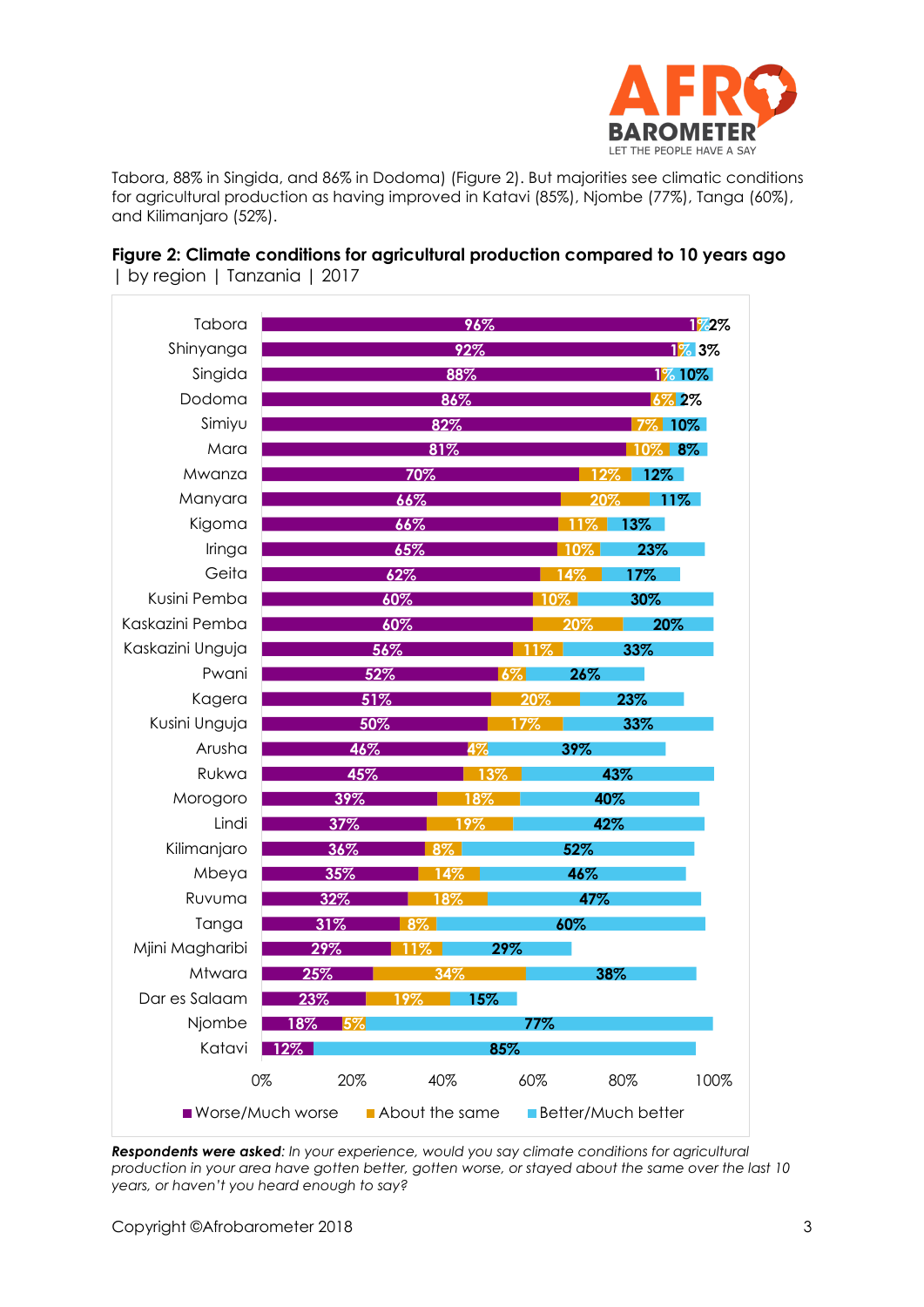

Similarly, 51% of Tanzanians say droughts in their area have gotten "somewhat" or "much" more severe in the past 10 years. But four in 10 respondents say droughts have become less severe (Figure 3).





*Respondents were asked: In your experience, over the past 10 years, has there been any change in the severity of droughts in the area where you live? Have they become more severe, less severe, or stayed about the same?*

With regard to flooding, moreover, eight in 10 Tanzanians (81%) say their severity has diminished over the past 10 years. Only 12% say flooding in the area where they live has become "somewhat more" or "much more" severe (Figure 4).



**Figure 4: Severity of flooding** | Tanzania | 2017

*Respondents were asked: In your experience, over the past 10 years, has there been any change in the severity of flooding in the area where you live? Has it become more severe, less severe, or stayed about the same?*

# **Knowledge of climate change**

Despite some personal observation of changes in the weather, most Tanzanians are unfamiliar with the concept of climate change. Only one in three (32%) say they have heard of it, while two-thirds say they have never heard of it (66%) or "don't know" (3%) (Figure 5).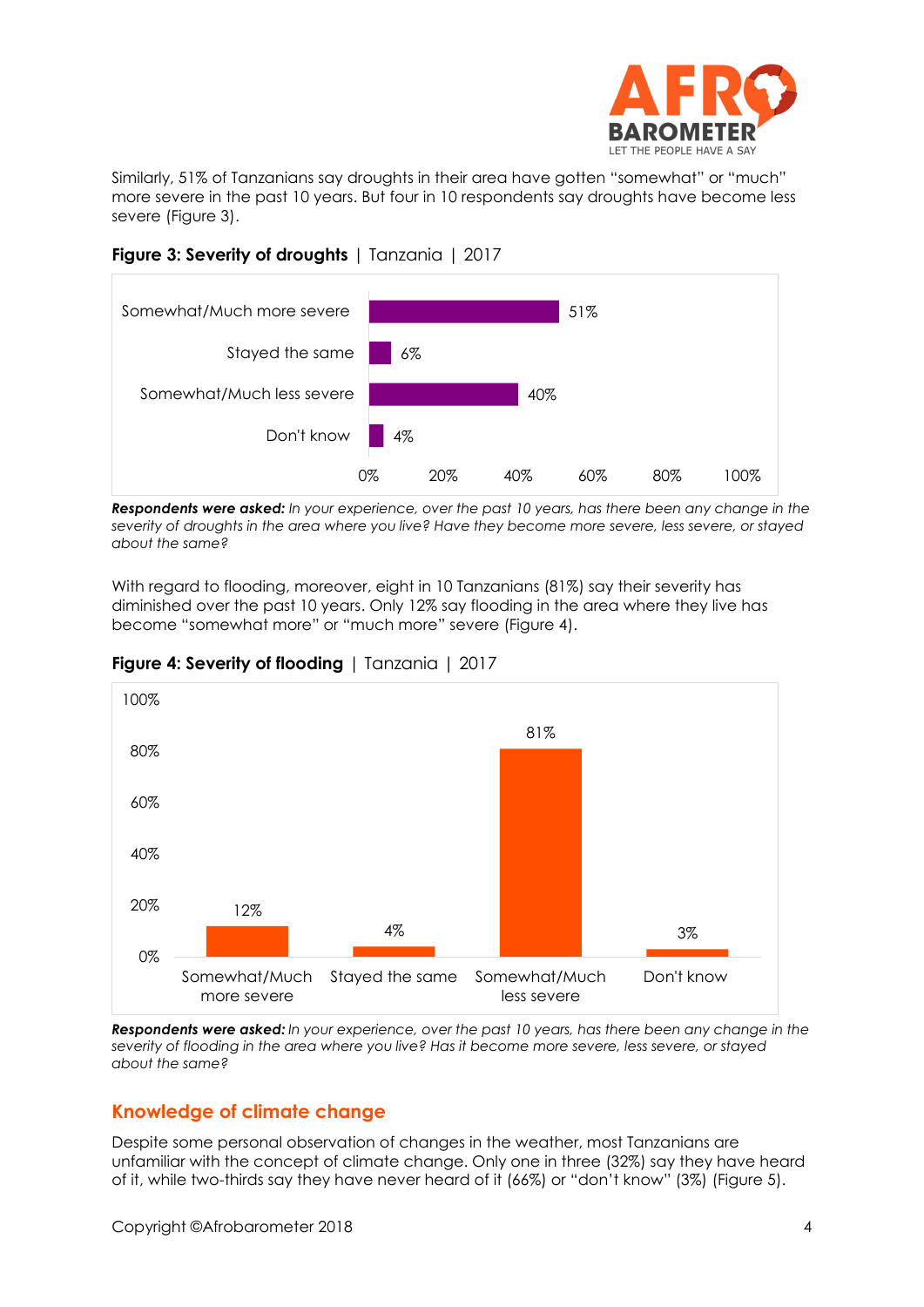



**Figure 5: Have heard of climate change** | Tanzania | 2017

*Respondents were asked: Have you heard about climate change, or haven't you had the chance to hear about this yet?*

Lack of familiarity with climate change is highest among Tanzanians with no formal education (87%) or only primary schooling (72%) (Figure 6). Rural Tanzanians are more likely than their urban counterparts not to have heard of climate change (73% vs. 52%), while more women than men are unfamiliar with the concept (72% vs. 60%). Older Tanzanians are more frequently unfamiliar with climate change that their younger counterparts.



**Figure 6: Have not heard of climate change** | by gender, residency location, education, and age| Tanzania | 2017

*Respondents were asked: Have you heard about climate change, or haven't you had the chance to hear about this yet? (% who haven't heard about climate change)*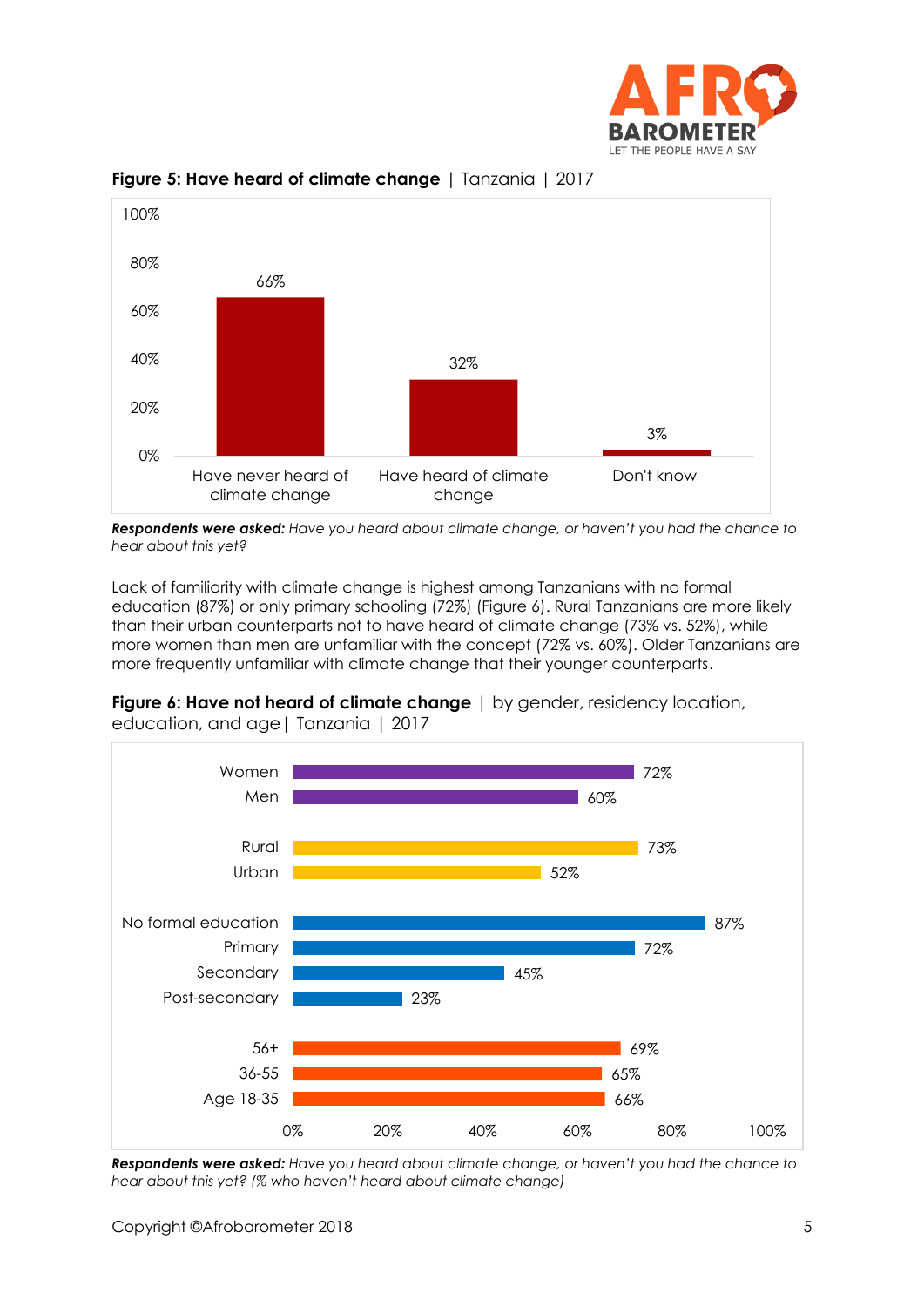

Among those who have heard of climate change, most (77%) define it as negative changes in the weather (Figure 7).



**Figure 7: Meaning of climate change** | Tanzania | 2017

*Respondents who had heard of climate change were asked: What does the phrase "climate change" mean to you? (Respondents who had not heard of climate change are excluded.)*

As for the main cause of climate change, most (71%) of those who are familiar with the concept of climate change attribute it to human activity. Only 9% think climate change is primarily caused by natural processes, while 18% say "both human activity and natural processes" cause climate change (Figure 8).



**Figure 8: Main cause of climate change** | Tanzania | 2017

*Respondents who had heard of climate change were asked: People have different ideas about what causes climate change. What about you, which of the following do you think is the main cause of climate change, or haven't you heard enough to say? (Respondents who had not heard of climate change are excluded.)*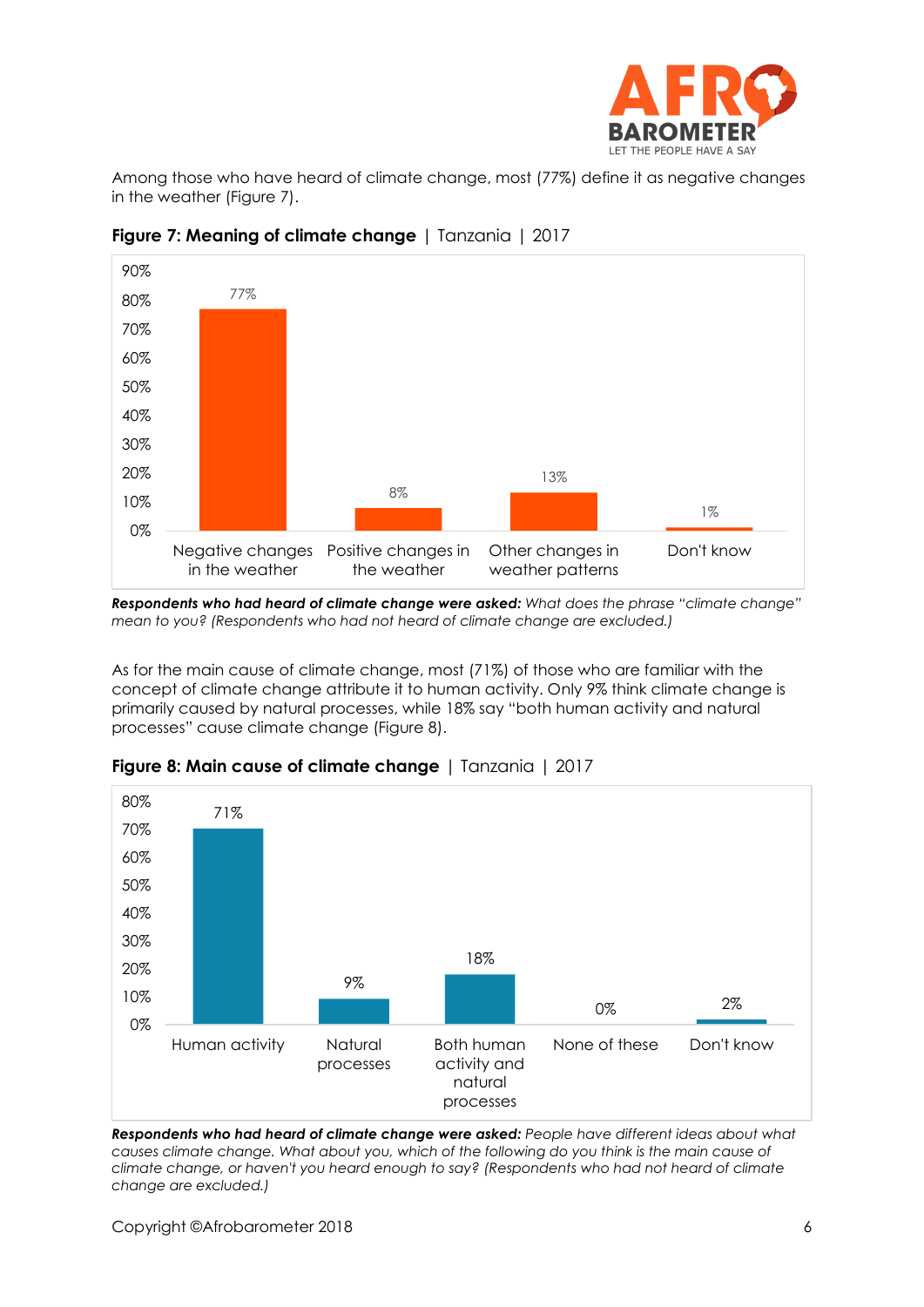

## **Impact and mitigation of climate change**

Among those who have heard of climate change, most respondents (84%) say it is making life in Tanzania "somewhat worse" or "much worse" (Figure 9). Only 11% think climate change is having a positive impact on the nation's quality of life.



**Figure 9: Climate change affecting country** | Tanzania | 2017

*Respondents who had heard of climate change were asked: Do you think climate change is making life in Tanzania better or worse, or haven't you heard enough to say? (Respondents who had not heard of climate change are excluded.)*

Among Tanzanians who have heard of climate change, most (85%) say the problem needs to be stopped, and a majority believe that ordinary citizens can do "a little bit" (42%) or "a lot" (26%) to help in this fight (Figure 10). While this may seem encouraging, these percentages do not include the two-thirds of Tanzanians who have never heard of climate change.



## **Figure 10: Stopping climate change** | Tanzania | 2017

*Respondents who had heard of climate change were asked: Do you think that climate change needs to be stopped? [If yes:] How much do you think that ordinary Tanzanians can do to stop climate change? (Respondents who had not heard of climate change are excluded.)*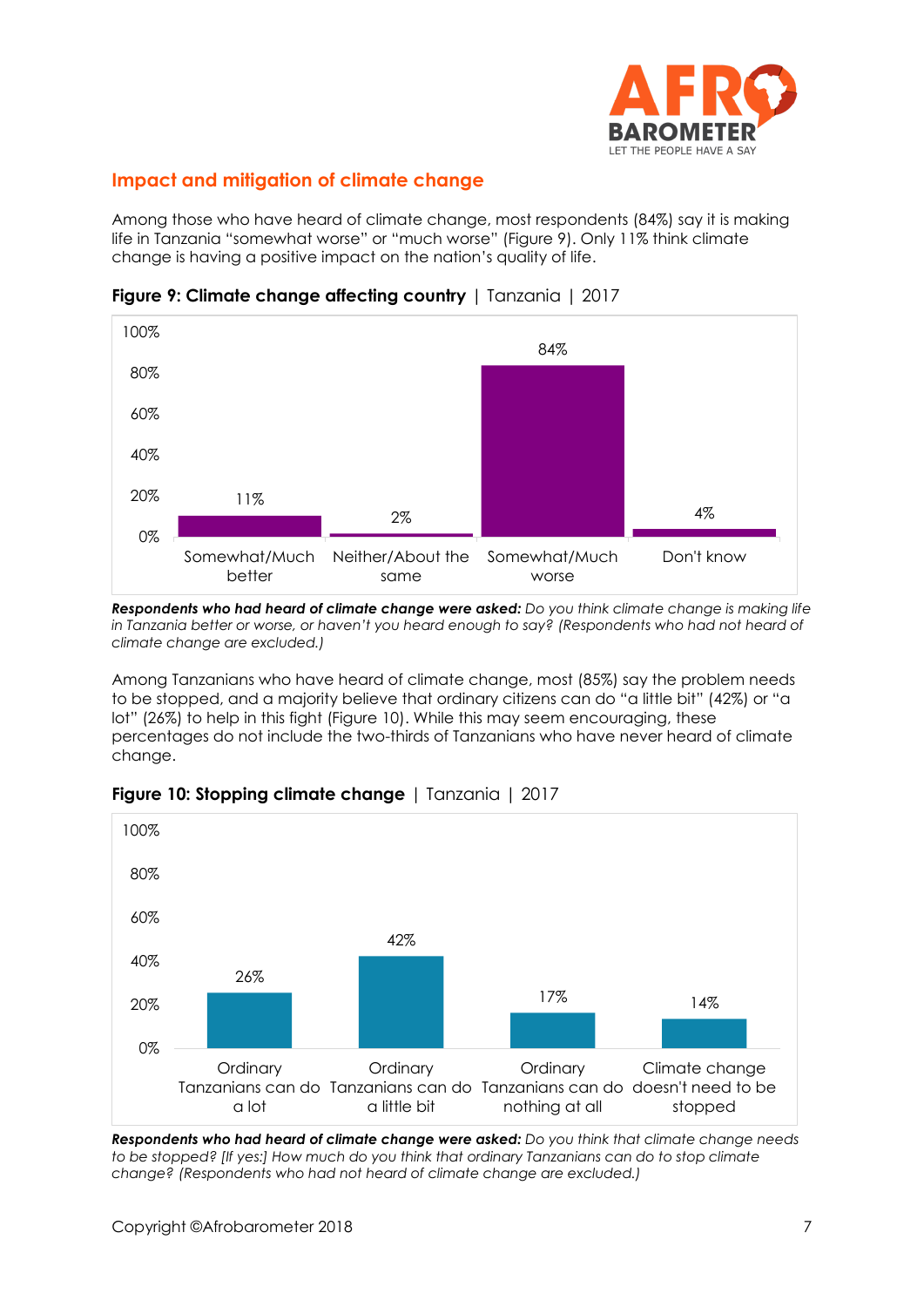

## **Conclusion**

Despite the projected harmful impacts of climate change and the government's steps to mitigate or prevent them, few Tanzanians are aware of climate change. The government, civil society, and the media can do much more to inform and sensitize citizens about risks and possible actions, particularly farmers and smallholding communities, extension officers and other government officials, rural communities, senior citizens, women, and primary and secondary students, who are the nation's future.

> Do your own analysis of Afrobarometer data – on any question, for any country and survey round. It's easy and free at www.afrobarometer.org/online-data-analysis.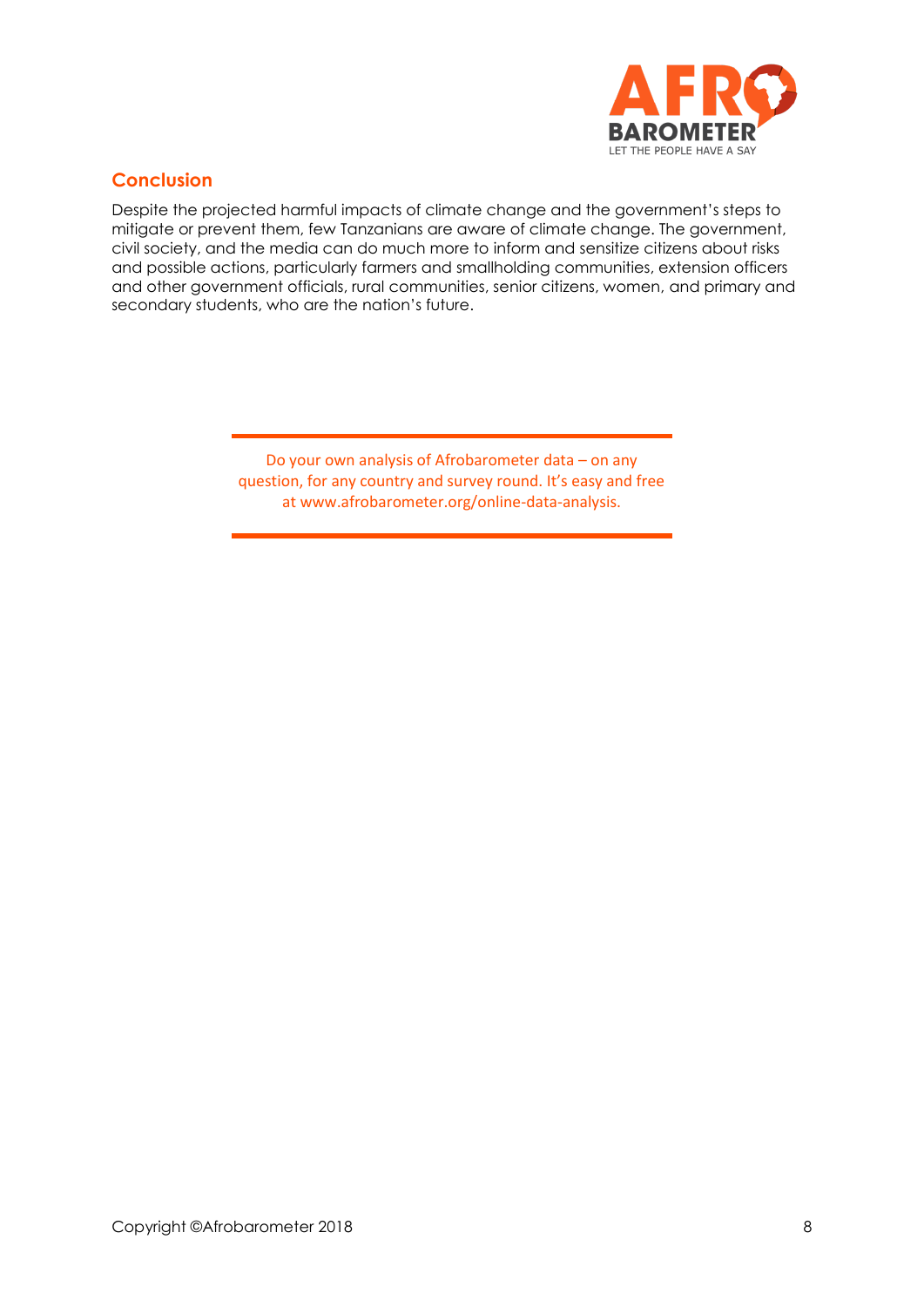

## **References**

- Arndt, C., Farmer, W., Strzepek, K., & Thurlow, J. (2012). Climate change, agriculture and food security in Tanzania. World Bank Policy Research Working Paper 6188. [https://openknowledge.worldbank.org/bitstream/handle/10986/12045/wps6188.pdf.](https://openknowledge.worldbank.org/bitstream/handle/10986/12045/wps6188.pdf)
- Drakenberg, O., Ek, G., & Wallin Fernqvist, K. (2016). Environment and climate change policy brief Tanzania. 10.13140/RG.2.2.30764.67201. [https://www.researchgate.net/publication/311935998\\_](https://www.researchgate.net/publication/311935998_%20Environment_and_Climate_change_Policy_Brief_-_Tanzania) [Environment\\_and\\_Climate\\_change\\_Policy\\_Brief\\_-\\_Tanzania.](https://www.researchgate.net/publication/311935998_%20Environment_and_Climate_change_Policy_Brief_-_Tanzania)
- High Level Symposium on Climate Change, Environment and the National Economy. (2018). Programme booklet. [http://vpo.go.tz/wp-content/uploads/2018/05/High-Level-Symposium-](http://vpo.go.tz/wp-content/uploads/2018/05/High-Level-Symposium-PROGRAMME-BOOKLET-Final-OP-3.pdf)[PROGRAMME-BOOKLET-Final-OP-3.pdf.](http://vpo.go.tz/wp-content/uploads/2018/05/High-Level-Symposium-PROGRAMME-BOOKLET-Final-OP-3.pdf)
- Intergovernmental Panel on Climate Change. (2014). Climate change 2014: Synthesis report. [http://www.ipcc.ch/pdf/assessment-report/ar5/syr/SYR\\_AR5\\_FINAL\\_full\\_wcover.pdf.](http://www.ipcc.ch/pdf/assessment-report/ar5/syr/SYR_AR5_FINAL_full_wcover.pdf)
- Irish Aid. (2016). Tanzania climate action report for 2015. [https://www.irishaid.ie/media/](https://www.irishaid.ie/media/%20irishaidpublications/TZA-Country-Climate-Action-Reports-Tanzania-2015.pdf) [irishaidpublications/TZA-Country-Climate-Action-Reports-Tanzania-2015.pdf.](https://www.irishaid.ie/media/%20irishaidpublications/TZA-Country-Climate-Action-Reports-Tanzania-2015.pdf)
- National Environment Management Council. (2007). The national environmental research agenda for Tanzania 2008-2013. [http://www.nemc.or.tz/uploads/publications/en1463385199-](http://www.nemc.or.tz/uploads/publications/en1463385199-NERA%20SIGNED.pdf) [NERA%20SIGNED.pdf.](http://www.nemc.or.tz/uploads/publications/en1463385199-NERA%20SIGNED.pdf)

Tanzania Natural Resource Forum. (2018). Climate change. [https://www.tnrf.org/en/climatechange.](https://www.tnrf.org/en/climatechange)

United Republic of Tanzania Vice President's Office. (2012). National climate change strategy. [http://tanzania.um.dk/en/~/media/Tanzania/Documents/Environment/TANZANIA%20CLIMATE%](http://tanzania.um.dk/en/~/media/Tanzania/Documents/Environment/TANZANIA%20CLIMATE%20CHANGE%20STRATEGY/TANZANIA%20CLIMATE%20CHANGE%20STRATEGY.pdf) [20CHANGE%20STRATEGY/TANZANIA%20CLIMATE%20CHANGE%20STRATEGY.pdf.](http://tanzania.um.dk/en/~/media/Tanzania/Documents/Environment/TANZANIA%20CLIMATE%20CHANGE%20STRATEGY/TANZANIA%20CLIMATE%20CHANGE%20STRATEGY.pdf)